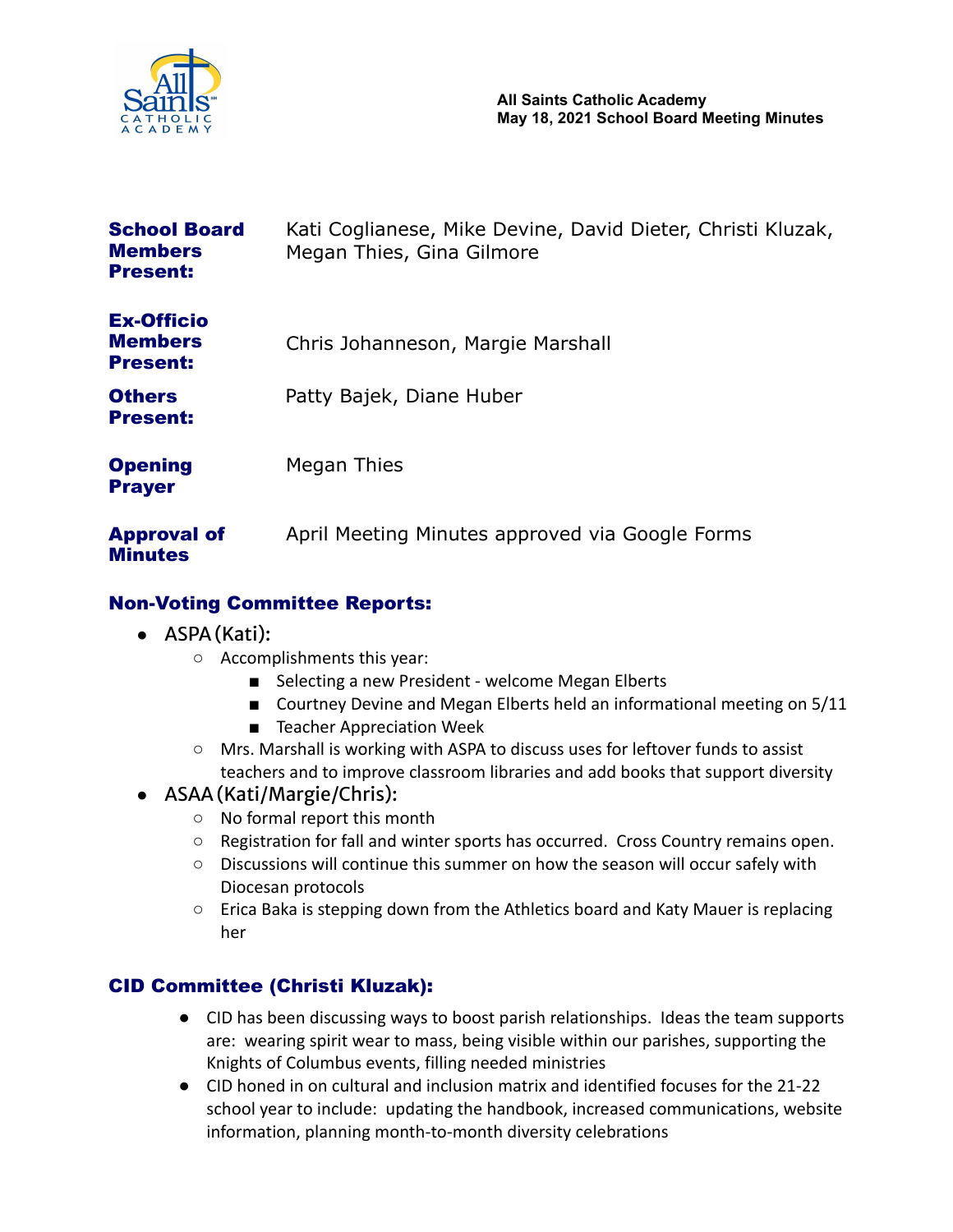

● More volunteers and committee leadership are needed for the 21-22 school year recommend having a committee table at the school meet and greet

## Finance and Operations (Chris J. & Diane H.):

- Budget Discussion and Approval
	- Discussed, reviewed and approved

#### Marketing Report (Megan Thies):

- No report, meeting postponed this month
- Focusing on Welcome Committee efforts to create community with new and existing families
- Sponsoring parent-led 'Wine Drive' for Faculty and Staff

#### Pastor Report:

● No report

## Principal Report (Margie Marshall)

- Hiring is underway for new positions
- We are moving forward with the STEAM lab for grades 3-8 for the 21-22 school year; we will add the primary piece of the STEAM lab for 22-23.
- School culture is very good with a focus on our 8th grade graduates. The Awards ceremony was well-received, as are other activities for our graduates.
- Graduates are given two tickets each so family/friends can attend and will also be livestreamed
- The "Meet the Principal" events have been well attended by new and old parents
- Legislation: Invest in Kids still has traction. We need parents and leadership to represent ASCA in Springfield.
- Legislation: House Bill 2789 is not getting support in the Senate.
- Mrs. Marshall is meeting with the Executive Board soon to plan for the next school year, as well as share accomplishments of ASCA this school year.
- COVID Update: Mrs. Marshall will have updates from the Diocese on protocols and planning for the 21-22 school year.

## Agenda Items

- Enrollment Update (Patty Bajek):
	- No formal report this month
	- Enrollment discussion in budget portion of the school board meeting
	- Families have now committed \$250 and are invested
	- $\circ$  Grades Pre K, 3, 5, 7 and 8 are full; Grades K, 1, 2, 4 and 6 still have openings
	- Enrollment for 21-22 school year is currently at 499 students